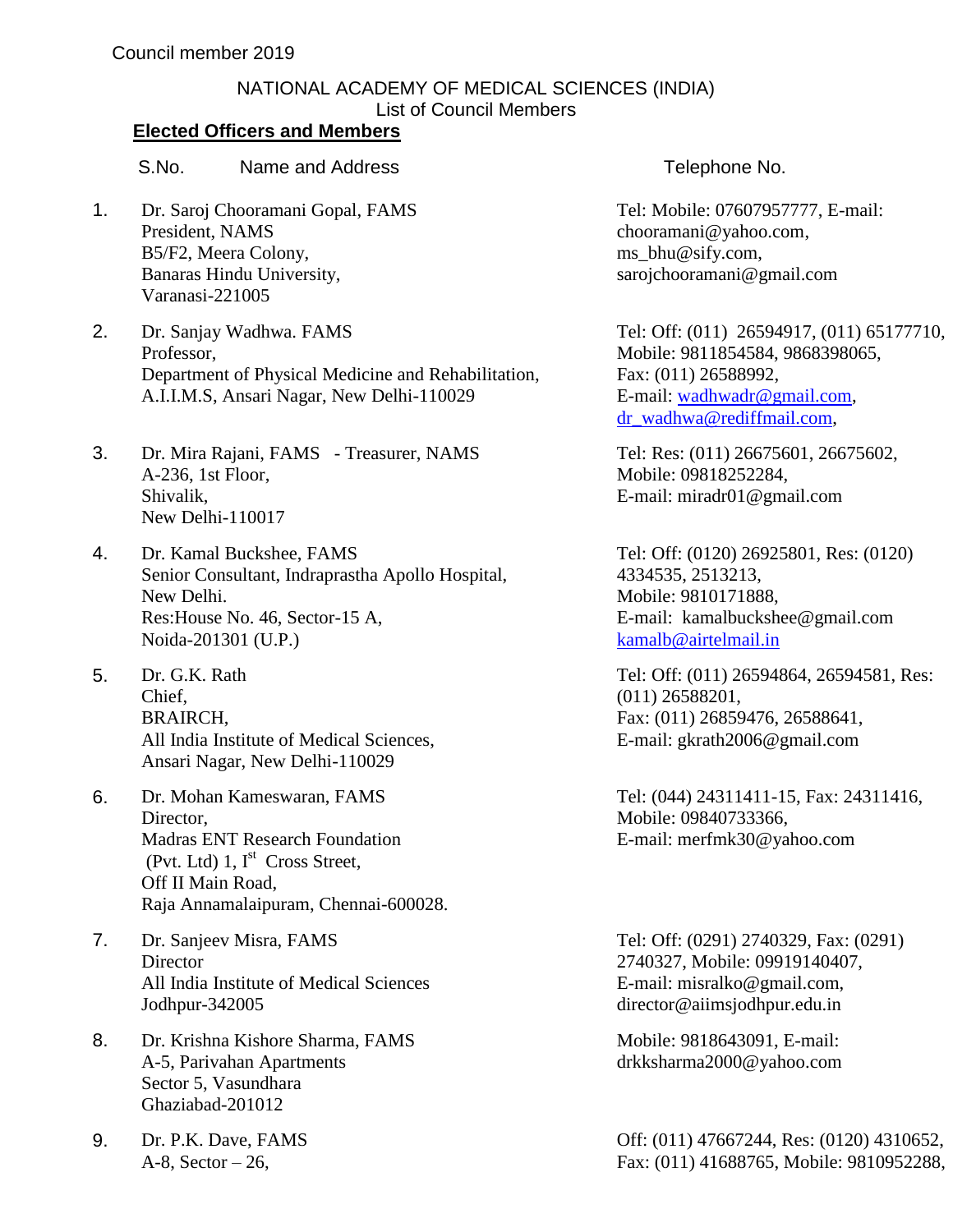- 10. Dr. Shally Awasthi Professor, Department of Paediatrics, Chhatrapati Shahuji Maharaj Medical University, Lucknow-226003.
- 11. Dr. K.S. Gopinath Director, Consultant Surgical Oncologist, Bangalore Institute of Oncology, 44-45/2, 2nd Cross, R.M.R.R. Exten., Bangalore-560027.
- 12. Dr. Sureswar Mohanty 206, Duplex Manorama Estate, Rasulgarh, Bhubaneswar-751010
- 13. Dr. Rajeshwar Dayal, FAMS Professor & Head, Dept. of Paediatrics, S.N. Medical College, Agra-282002 Res:Opposite Kidwai Park, Rajamandi, Agra-282002
- 14. Dr. Digambar Behera, FAMS Sr. Professor & Head, Department of Pulmonary Medicine Postgradaute Institute of Medical Education & Research, Chandigar-160012
- 15. Dr. Om Prakash Kalra Vice Chancellor, Pt. B.D. Sharma University of Health Sc. Rohtak-124001
- 16. Lt. Gen (Dr.) Velu Nair, AVSM, VSM\*\* DGMS Army & Col Comdt 632/C-1, Ansals Palam Vihar, Carterpuri, Gurgaon Haryana-122017
- 17. Dr. Neerja Bhatla Professor Deptt. of Obstt. & Gynaecology All Indian Institute of Medical Sciences Ansari Nagar, New Delhi-110029
- 18. Dr. Mukund Sadashiv Joshi, FAMS President 809, Harjivandas Estate, Dr. Ambedkar Road,

Noida – 201301 (U.P.) E-mail: [davepk39@yahoo.com,](mailto:rocklandhospital@yahoo.co.in) [pradeepdave@rocklandhospital.net](mailto:pradeepdave@rocklandhospital.net)

> Tel: Res: (0522) 4011510, Mobile: 09839221244, E-mail: [shallya@rediffmail.com](mailto:shallya@rediffmail.com)

Tel: (080) 22221723, 22225698, Res: (080) 26695640, Fax: (080) 22222146, Mobile: 09844017191, E-mail: [drgopinath1@hotmail.com](mailto:drgopinath1@hotmail.com)

Tel: Mobile: 09437035901, E-mail: [sureswar.mohanty@gmail.com](mailto:sureswar.mohanty@gmail.com)

Tel: Off: (0562) 2853205, Res: (0562) 2854616, Mobile: 09837022899, E-mail: r\_dayal123@rediffmail.com

Tel: Off: (0172) 2756822, Mobile: 09815705357, (Delhi) 09910881415, E-mail: [dbehera@glide.net.in,](mailto:dbehera@glide.net.in) dirlrsi@gmail.com

Tel: Res: (011) 22357788, Fax: (011) 22582105, Mobile: 9810814107, E-mail: [principal@ucms.ac.in,](mailto:principal@ucms.ac.in) [opkalra1@yahoo.com](mailto:opkalra1@yahoo.com)

Tel: Off: (011) 26169312, Mobile: 09818256670, E-mail: [nairvelu2000@yahoo.com](mailto:nairvelu2000@yahoo.com)

Tel: (011) Off: 26594991, Res: 26177355, Fax: 26588663, Mobile: 09810081282, Email: [nbhatla@aiims.ac.in,](mailto:nbhatla@aiims.ac.in) neerja.bhatla01@gmail.com

Tel: (022) 24121521, 09820192147, Fax: (022) 24148646, E-mail: drmukundjoshi@gmail.com